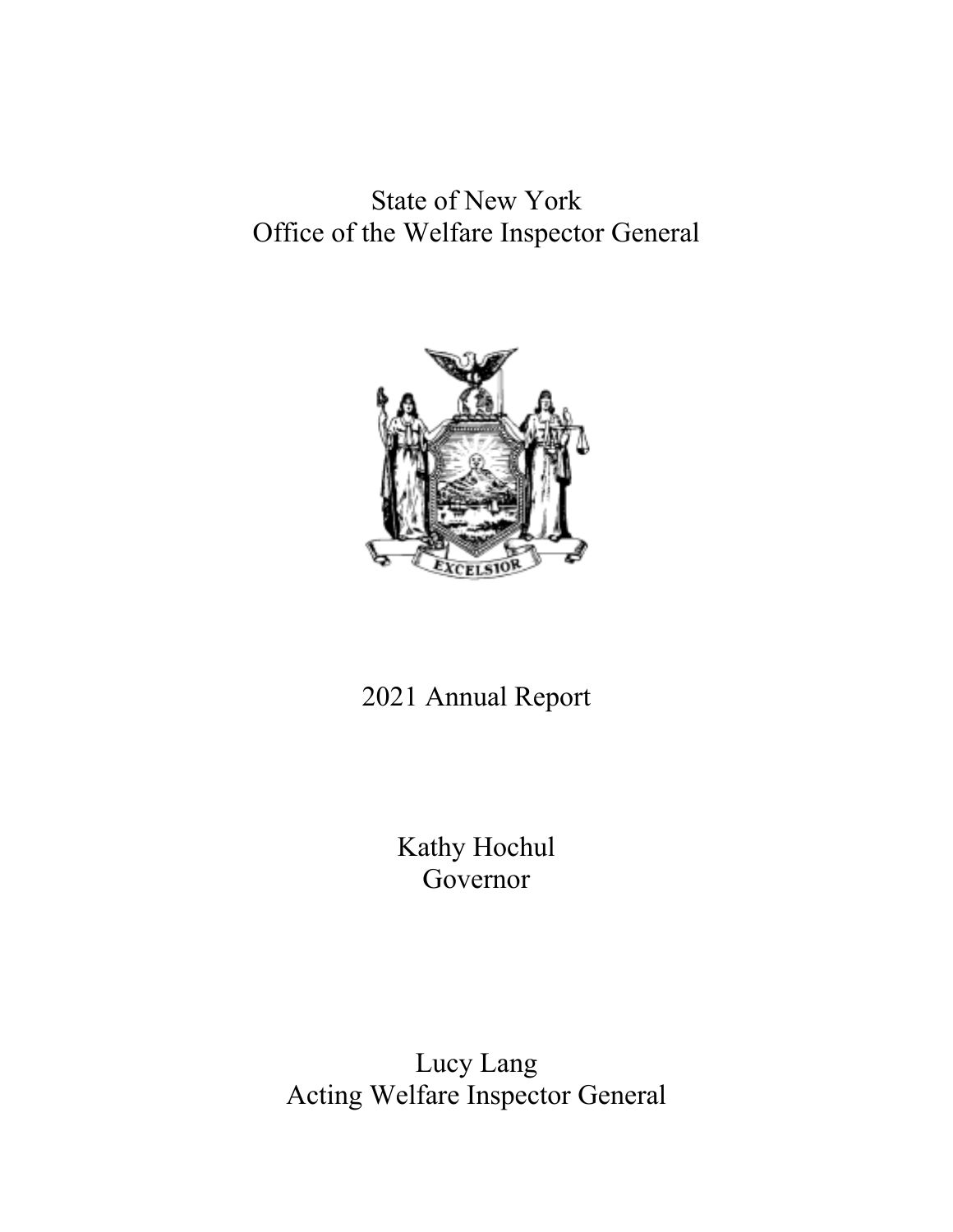### EXECUTIVE SUMMARY

The Office of the New York State Welfare Inspector General's (OWIG) mission is to investigate fraud, abuse, and illegal acts perpetrated within New York State's public assistance system, which includes programs administered and funded by New York State, the federal government, and local social services districts, or by contractors or recipients of public assistance services.

The Offices of the New York State Inspector General are comprised of the Office of the New York State Inspector General, OWIG, the Office of the New York State Workers' Compensation Fraud Inspector General, and the Office of the Gaming Inspector General.<sup>1</sup> On November 29, 2021, Governor Kathy Hochul appointed Lucy Lang to serve as the New York State Inspector General and the acting New York State Welfare Inspector General. 2 On December 3, 2021, Ms. Lang was also appointed by Governor Hochul to serve as the New York State Workers' Compensation Fraud Inspector General. The four offices are well integrated, with many staff cross-trained in the successful pursuit of public assistance fraud statewide.

In 2021, OWIG continued to face unprecedented challenges resulting from the ongoing COVID-19 pandemic. As in the previous year, OWIG adapted quickly, adopting procedures to ensure the ongoing safety of the public and staff while simultaneously continuing to investigate public assistance fraud and fulfill OWIG's mission. Throughout 2021, New York State courts continued to have a limited in-person presence due to continued COVID-19 restrictions on the congregation of people in public and private places. In addition, many government offices and local Departments of Social Services (DSSs) continued remote work environments. However, OWIG used its 2020 experience to adapt to this environment. In 2021, OWIG continued to investigate significant cases resulting in criminal prosecutions throughout New York State and provide substantial regional and statewide support to stakeholders to identify, investigate, and prosecute public assistance fraud. The 2021 OWIG Annual Report demonstrates the successful execution of OWIG's mission.

OWIG reinforced its statewide presence in 2021, receiving complaints from every county. In 2021, OWIG reviewed 356 allegations of public assistance fraud, fostered the arrest

<sup>&</sup>lt;sup>1</sup> See New York State Racing, Pari-mutuel Wagering and Breeding Law § 130. Effective June 18, 2021, the duties and responsibilities of the Office of the Gaming Inspector General were transferred to and encompassed by the Offices of the New York State Inspector General.

<sup>&</sup>lt;sup>2</sup>Press Release, Governor Hochul Announces Administration Appointments, Nominations and Recommendations (October 21, 2021), https://www.governor.ny.gov/news/governor-hochul-announces-administration-appointmentsnominations-and-recommendations.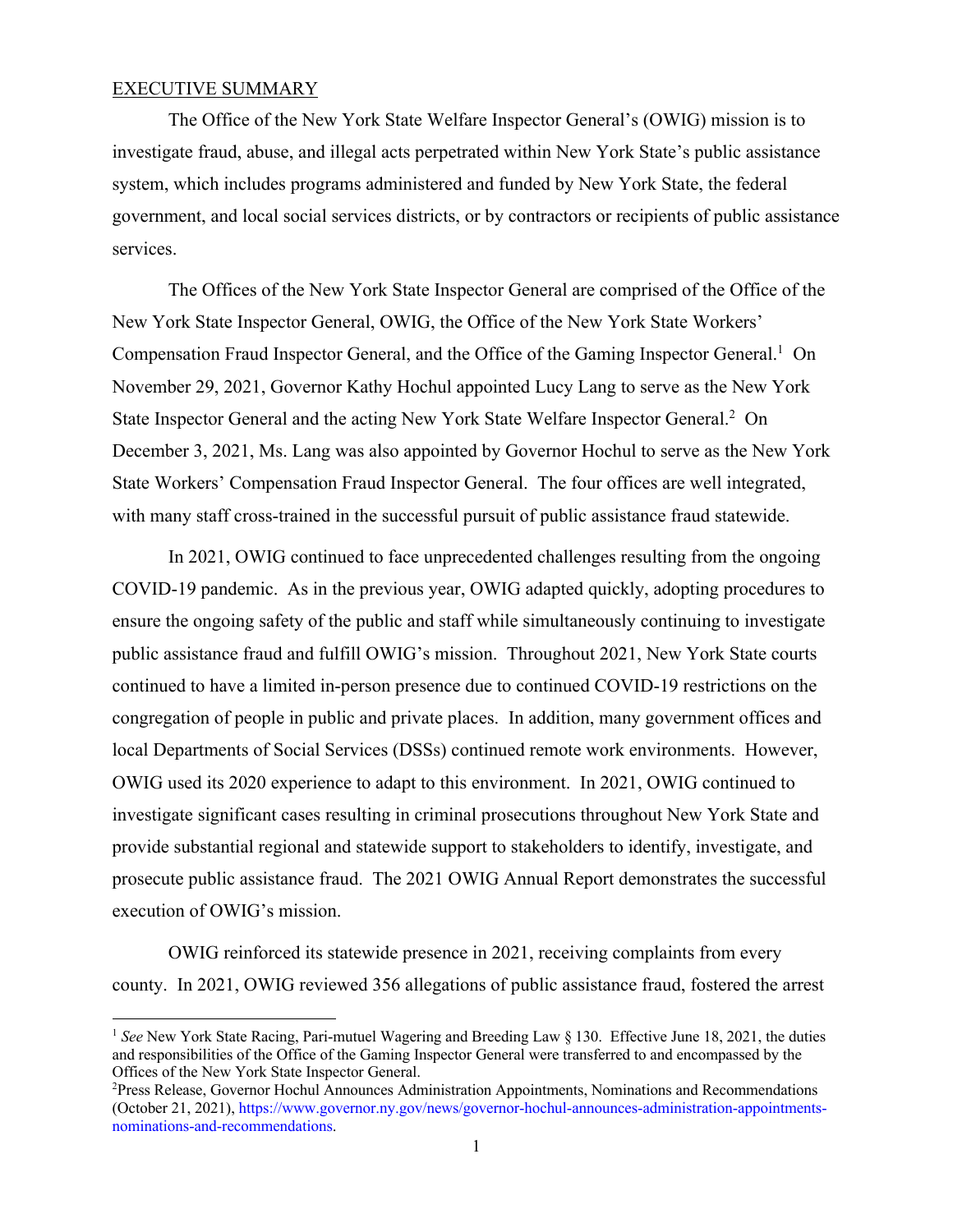of five people, worked with local DSSs to collect improper payments, and collaborated with the United States Attorney's Office for the Western District of New York in a false claims action stemming from OWIG's investigation. These investigations uncovered fraud and improper social service benefits payments and resulted in a civil settlement, with total recoveries in excess of a half-million dollars.

Additionally, OWIG continued to partner with federal, State, and local law enforcement, and with local social services districts to investigate fraudulent schemes. For example, in 2021, OWIG completed an investigation with the Social Security Administration's Office of the Inspector General, the New York City Housing Authority (NYCHA) Inspector General's Office, and the Manhattan District Attorney's Office, which resulted in the arrest of an Alabama woman who collected \$69,904 in public assistance benefits in New York State by misreporting her residency, employment, and marriage status to the New York City Human Resources Administration (HRA), using two different social security numbers, and misrepresenting her residence to obtain NYCHA rental benefits in excess of \$52,646.

Moreover, OWIG expanded initiatives based on certain trends, patterns, and vulnerabilities identified through ongoing comprehensive analyses of complaints received and public assistance data. Specifically, OWIG expanded its public assistance fraud and identity theft initiative, continued its focus on the theft of Supplemental Nutrition Assistance Program (SNAP) benefits intended for recipients in vulnerable populations and SNAP trafficking, and launched several new preventative fraud programs to combat fraud and misuse of COVID stabilization and recovery funds.

OWIG also continued to assist local social services districts in fighting public assistance fraud, each of which maintains a unit responsible for investigating fraud and abuse. OWIG supports these units by providing training, equipment, counsel, and staff to enhance their efforts. In more complex investigations, OWIG and local social services districts conduct joint investigations. In other circumstances, OWIG's investigative findings are referred to local social services districts with the recommendation that they complete public assistance benefit eligibility analyses and calculate the amount of overpayments received by targets of investigations.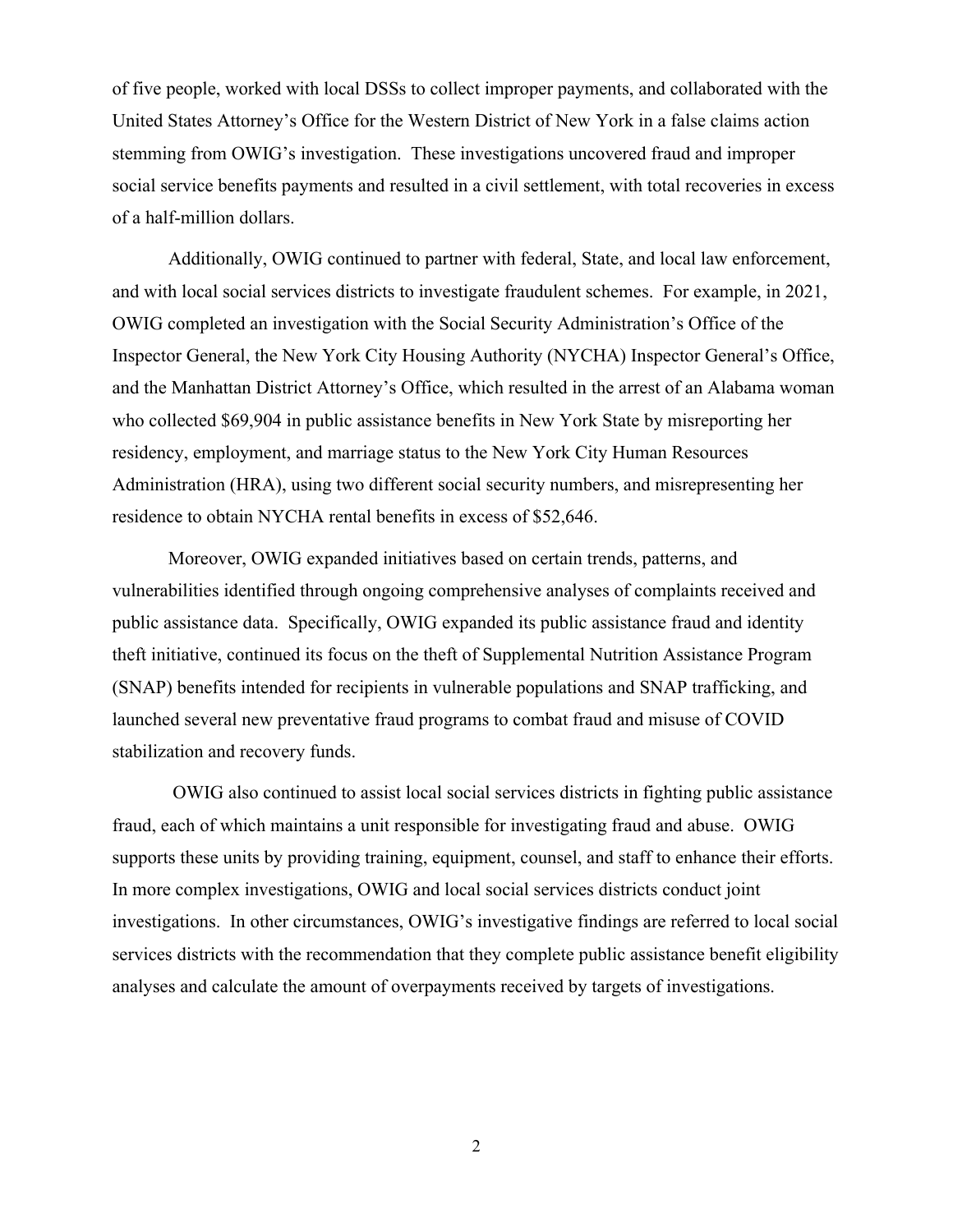## PURPOSE AND SCOPE OF ANNUAL REPORT

New York State Executive Law section 74(6) mandates that OWIG submit an annual report to the Governor, State Comptroller, Attorney General, and Legislative leaders summarizing the activities of the office for each calendar year. Consistent with OWIG's mandate, this report provides an overview and summary of OWIG's activities and accomplishments for 2021, including benefits fraud exposed by OWIG, significant prosecutions resulting from OWIG referrals, outreach and training, and investigations and initiatives commenced by OWIG.

# INTRODUCTION AND BACKGROUND

In 1992, Executive Law section 74 established OWIG and empowered it to investigate and prosecute fraud, abuse, and illegal acts involving social services programs and funds administered and funded by New York State, the federal government, and local social services districts. These programs comprise several state and federal public assistance programs, including Temporary Assistance (which is comprised of Family Assistance and Safety Net Assistance), Home Energy Assistance Program (HEAP), SNAP, Supplemental Security Income (SSI), and Medicaid.

Each public assistance program is designed to address the specific needs of indigent people: Temporary Assistance provides allowances for basic grants, home energy, shelter, and fuel;<sup>3</sup> HEAP assists with the cost of home heating;<sup>4</sup> SNAP, which is administered by the United States Department of Agriculture (USDA) Food and Nutrition Service, provides nutrition assistance;<sup>5</sup> SSI provides monthly payments to low-income people who are age 65 or older, blind or disabled;6 and Medicaid provides medical coverage to people who are unable to afford medical care.7 Eligible recipients receive SNAP and cash benefits by Electronic Benefit Transfer (EBT) and access the benefits by using an EBT card, also known as a Common Benefit Identification Card (CBIC).

<sup>&</sup>lt;sup>3</sup> New York State Office of Temporary and Disability Assistance, Temporary Assistance Source Book, Chapter 2, Section B, Family Assistance, and Section D, Safety Net Assistance (June 27, 2016), http://otda.ny.gov/programs/temporary-assistance/TASB.pdf

<sup>4</sup> Office of Temporary and Disability Assistance Home, Programs, Home Energy Assistance Program (HEAP), https://otda.ny.gov/programs/heap/.

<sup>5</sup> https://www.fns.usda.gov/snap/supplemental-nutrition-assistance-program-snap.

<sup>6</sup> Social Security Administration Supplemental Security Income Booklet, August 2017, http://www.ssa.gov/pubs/EN-05-11000.pdf.

 $\frac{7 \text{ https://www.health.ny.gov/health care/medicaid/#definition}}{7 \text{ https://www.health.ny.gov/health care/medicaid/#definition}}$ .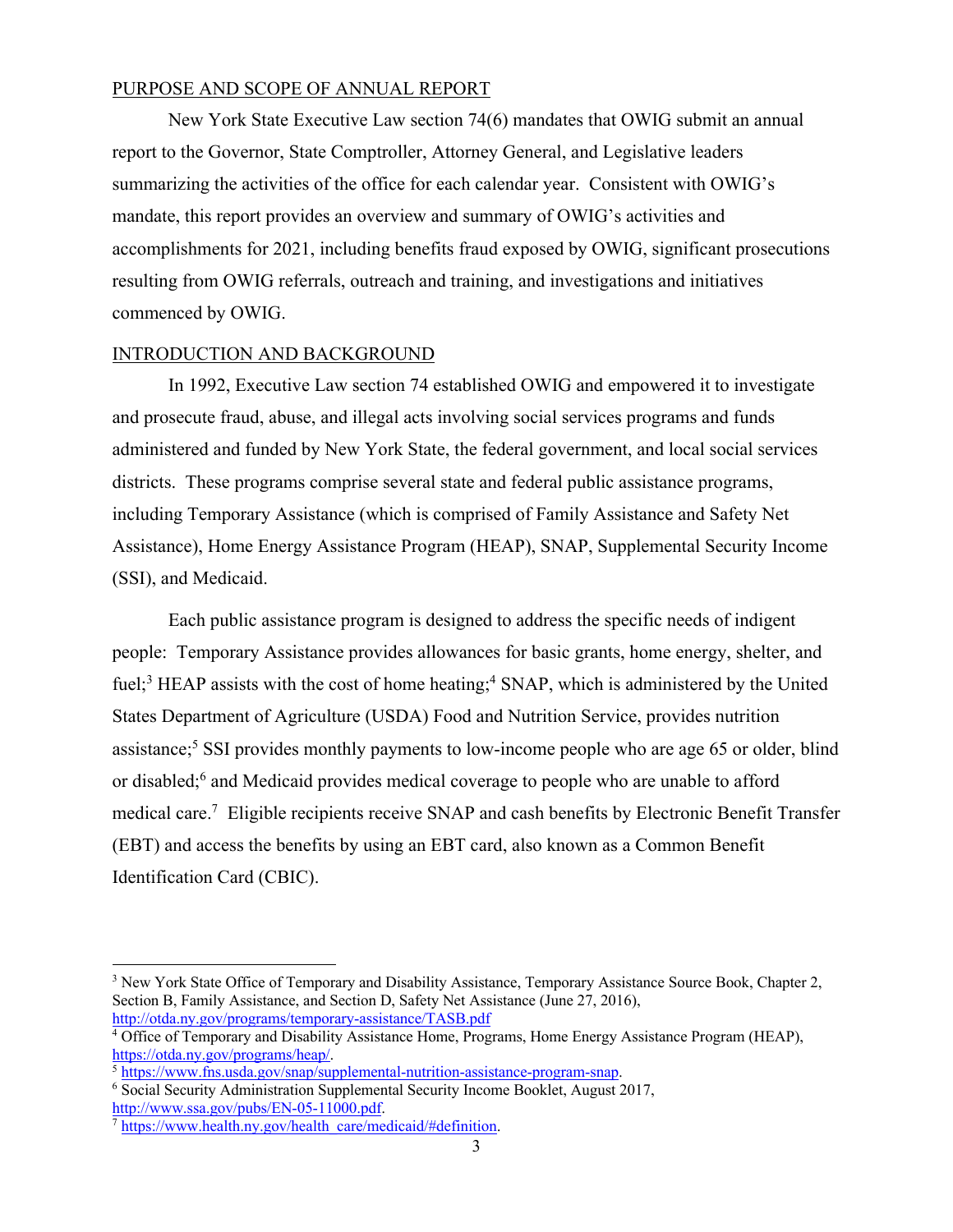In New York State, local social services districts provide or administer publicly funded social service and cash assistance programs. The New York State Office of Temporary and Disability Assistance (OTDA) is the oversight agency, which works with each social services district, and is a close partner with OWIG. New York State is divided into 58 local social services districts, including the five boroughs of New York City that comprise one district. Outside of New York City, each social services district corresponds to one of the other 57 counties in the state. OWIG's jurisdiction includes government employees and agencies that administer social services programs, recipients of public assistance benefits, and contractors that receive public funding for privately administered social services programs.

#### INVESTIGATIONS

In 2021, OWIG received complaints from every county in the State. From January 1 to December 31, 2021, OWIG reviewed and processed 356 allegations of public assistance fraud. Although the total number of complaints received in 2021 was less than pre-pandemic years, this number was consistent with OWIG's reporting in 2020, which in large part reflected the continued COVID-19 pandemic challenges faced by each local DSS, OWIG's law enforcement partners, and the general public. Many offices continued remote work environments developed in 2020 and had limited presence in offices and access to office resources. Still, OWIG's investigations resulted in the arrest of five people, the sentencing of one additional person, and a civil settlement from a False Claims Act suit. These investigations uncovered \$239,345 in fraud, improper social service benefits payments, and resulted in a \$250,000 civil settlement. Additionally, \$13,141 in improper benefit payments were identified by local social services districts as a result of referrals made by OWIG. In total, OWIG's investigations resulted in the recovery of \$502,486.

OWIG receives complaints from various sources including telephone, online submission, email, mail, and personal delivery. Each complaint is evaluated by OWIG's Case Management Unit, executive staff, and senior management. OWIG conducts a preliminary analysis of complaints to compare the reported information against records of the Welfare Management System, a computerized database operated and maintained by OTDA that contains a complete benefits history for each applicant or recipient. Following this analysis, OWIG may open an investigation of the allegations, close those matters lacking jurisdiction or enough information to warrant an investigation, or determine that the matter is appropriate for referral to a local social services district or agency for further action. For these referred matters, OWIG remains involved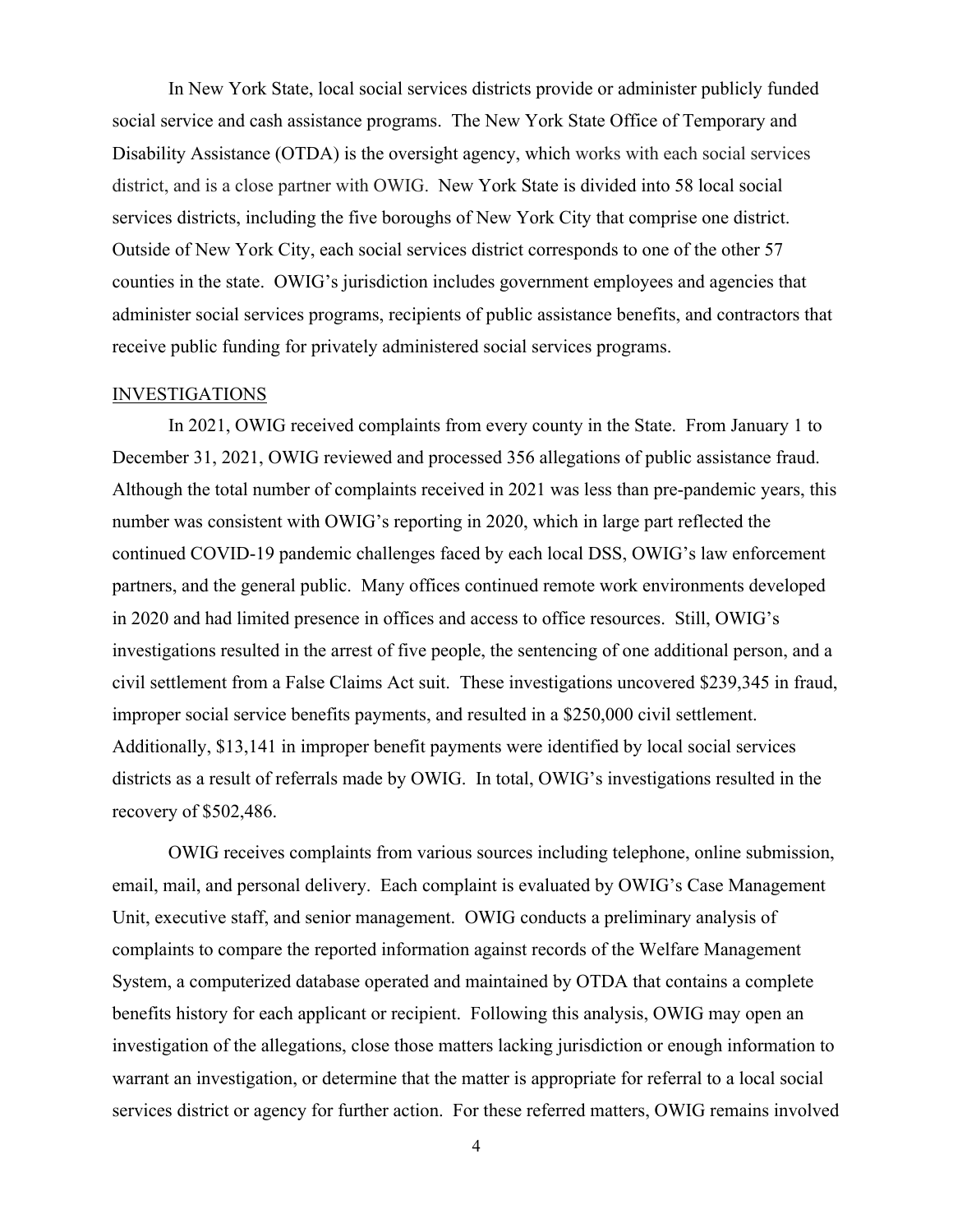with the investigation by reviewing progress reports from the local district or agency and providing resources such as staff and investigatory equipment.

When an investigation is opened from a complaint, OWIG assigns a multi-disciplinary team including an attorney, investigator, and auditor to conduct each investigation. If OWIG establishes evidence of fraud and improper benefit payments, it conducts an analysis to determine the amount overpaid by the social services program, which is then confirmed by the local social services district. Funds may then be recovered through criminal prosecution or civil recoupment by the local social services district.

When evidence of criminality is discovered, OWIG partners with the appropriate prosecutorial agency to pursue prosecution. Thereafter, OWIG remains involved with the investigation by offering additional resources and support to all aspects of the prosecution, including hearings, trials, and appeals. OWIG also encourages its prosecutorial partners to seek full restitution for the fraud uncovered by OWIG.

In addition to criminal penalties, a person engaged in Temporary Assistance or SNAP fraud may be subject to civil sanctions following an Administrative Disqualification Hearing. After referral and with the assistance of OWIG, OTDA conducts an Administrative Disqualification Hearing to determine whether a program recipient has committed an Intentional Program Violation by making false or misleading statements, misrepresentations, or otherwise concealing or withholding facts relevant to eligibility. A person may waive a hearing and enter into a Disqualification Consent Agreement, whereby the accused admits to committing an Intentional Program Violation and consents to the imposition of sanctions. Intentional Program Violation offenders must pay restitution of any improperly received benefits and may be disqualified from receiving the relevant public assistance benefit for a specified period. In egregious and/or repeated cases involving Temporary Assistance, the person may be barred for a period of five years, and in egregious and/or repeated cases involving SNAP, the person may be barred for life. These administrative sanctions provide the State with a cost-avoidance savings equivalent to the amount that the beneficiary would have received.<sup>8</sup>

<sup>8</sup> 18 N.Y.C.R.R. § 358.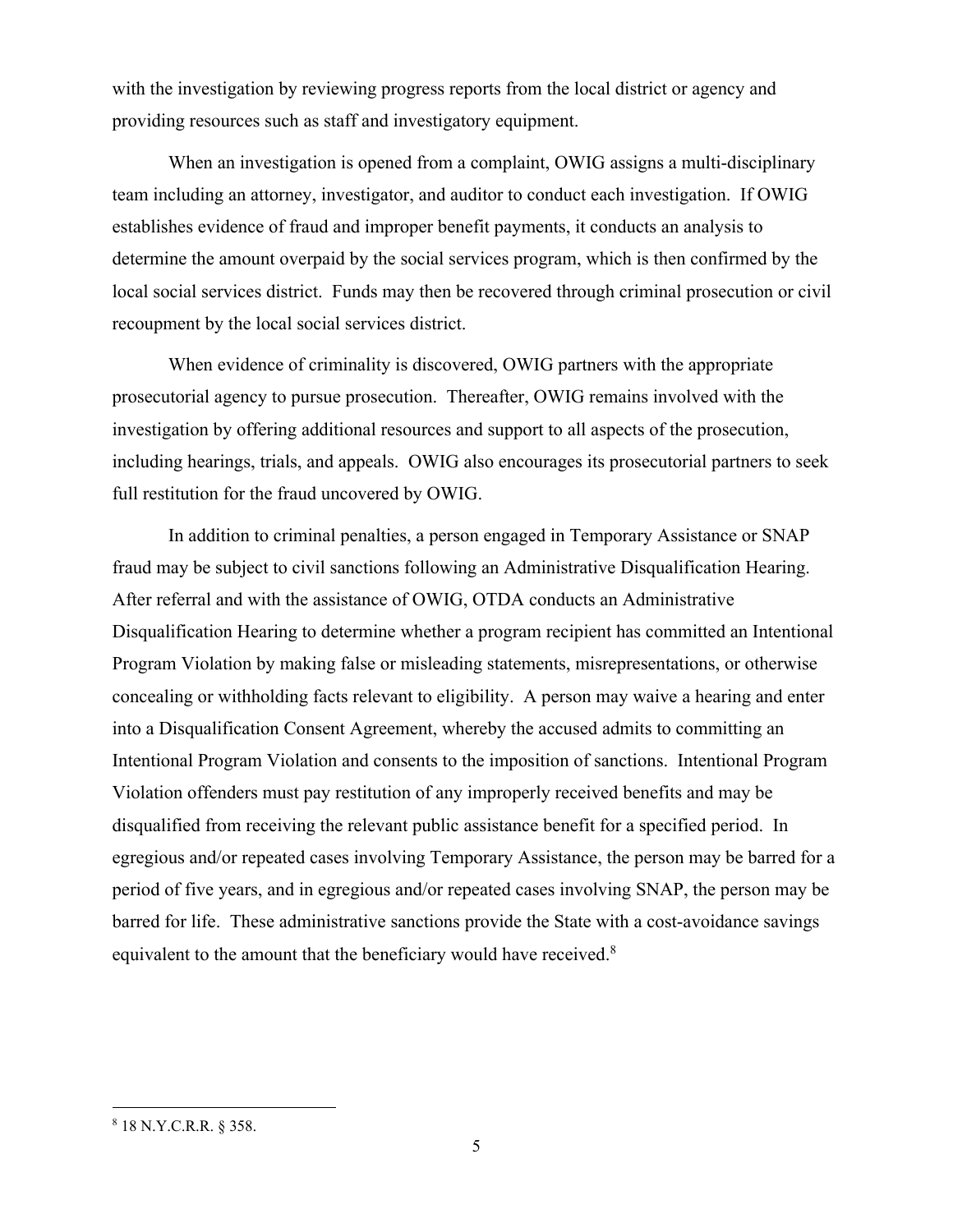# CASES RESULTING IN PROSECUTION, CONVICTION AND/OR SENTENCING **New Jersey Couple Charged and Convicted for Using New York Address and Lying about Income to Fraudulently Obtain \$39,378 in Public Assistance Benefits**

On January 14, 2021, a man and a woman from Teaneck, New Jersey were arrested and charged with Welfare Fraud in the Third Degree and Grand Larceny in the Third Degree, both D Felonies. An investigation conducted by OWIG found that they resided in New Jersey but failed to disclose their out-of-state residency and significant employment income to HRA when applying for public assistance benefits.

OWIG's investigation found that the two were married in 2004 and listed a Bronx address as their place of residence on their marriage certificate. They later had children together. Although the couple divorced in 2008, their relationship continued in various forms and the woman moved to the man's home in Teaneck in 2018. A review of utility payments, a real estate purchase, SNAP purchase locations, vehicle lease addresses, and material on the woman's Facebook page found that the two resided in Teaneck on a full-time basis by August 2018.

Despite this evidence, between August 2018 and November 2020, the woman submitted claims for SNAP and Medicaid benefits in New York State, falsely listing an apartment on 175th Street in Manhattan as her place of residence. Additionally, the woman failed to list the couple's actual income in applications and recertifications for benefits. OWIG's investigation found that the man and woman's combined income in 2019 was more than \$132,000. In total, the two received \$39,378 in public assistance benefits to which they were not entitled.

The woman pled guilty to Welfare Fraud in the Fifth Degree, while the man pled guilty to Disorderly Conduct. As a condition of the pleas, the two paid full restitution of \$39,378.

The matter was prosecuted by the Manhattan District Attorney's Office.

## **Bronx Woman Charged and Convicted in \$10,166 Public Assistance Fraud**

On March 1, 2021, a Bronx woman was arrested and charged with several offenses, including Grand Larceny in the Third Degree, Welfare Fraud in the Third Degree, Offering a False Instrument for Filing in the First Degree, Criminal Possession of Stolen Property in the Third Degree, and Healthcare Fraud in the Fourth Degree.

OWIG's investigation found that the woman received \$10,166 in cash, SNAP, and Medicaid benefits that she was not entitled to because she had falsified the household composition in applications and recertifications submitted to HRA. Specifically, the woman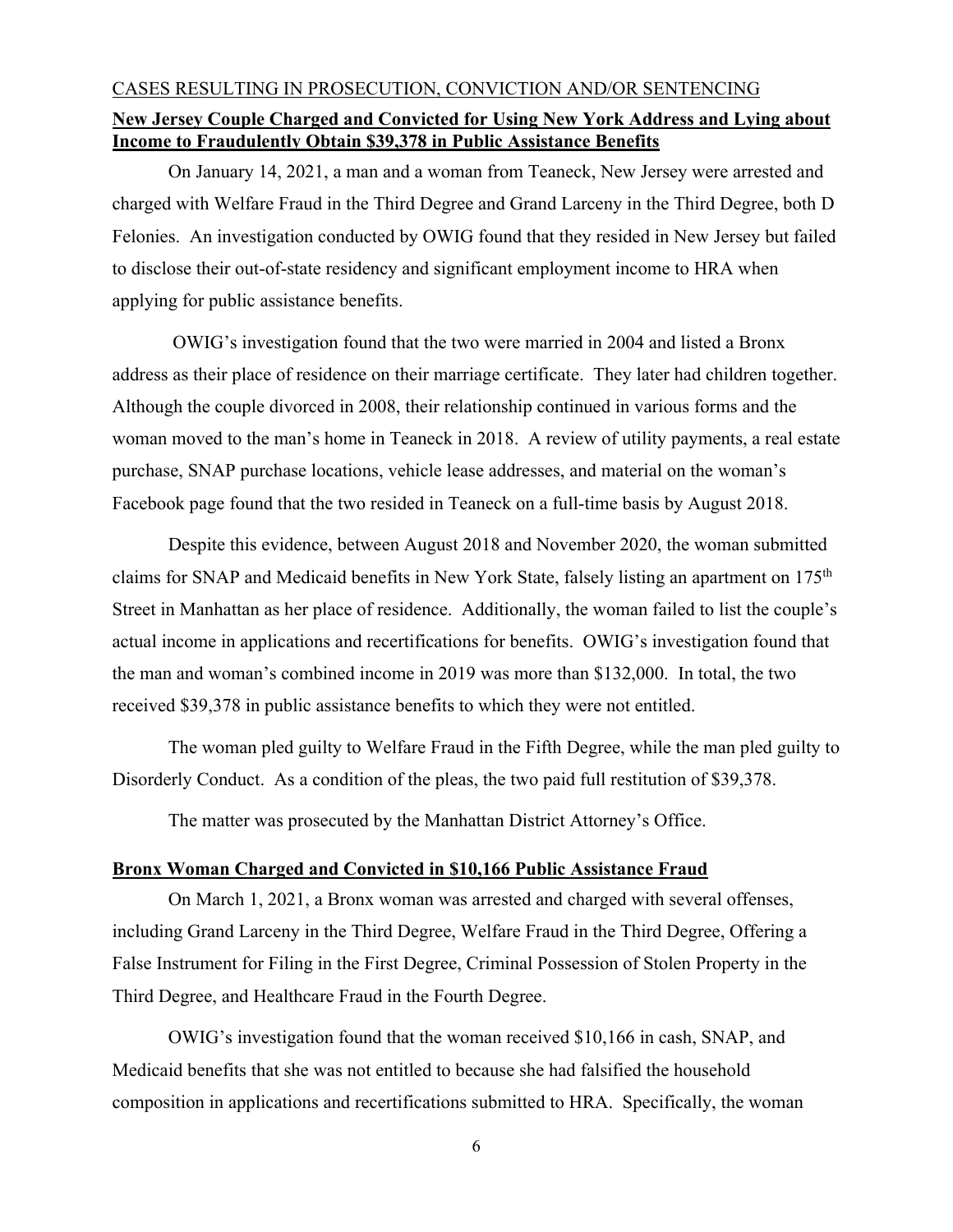falsely reported to HRA that from July 2016 to December 2017, she resided with her three children when in fact she had not resided with her children since 2013. Based upon these false representations, HRA provided public assistance benefits to the woman during this period for a household of four, instead of one.

In July 2021, the woman pled guilty to Offering a False Instrument for Filing in the Second Degree and was sentenced to twenty days of community service, disqualified from receiving SNAP benefits for a six-month period, and received a conditional discharge.

The matter was prosecuted by the Bronx County District Attorney's Office.

# **Alabama Woman Who Claimed to Live in New York City for Nine Years Charged and Convicted for Stealing More Than \$122,000 in Public Assistance and Housing Benefits**

On May 19, 2021, an Alabama woman was arrested and charged with two counts of Grand Larceny in the Second Degree, one count of Welfare Fraud in the Second Degree, and two counts of Offering a False Instrument for Filing in the First Degree. The woman's arrest was the result of an OWIG investigation, which determined that she had collected \$69,904 in public assistance benefits in New York State by misreporting her residency, employment, and marriage status to HRA, and by using two different social security numbers. The woman also misrepresented her residence to obtain NYCHA rental benefits in excess of \$52,646.

OWIG's investigation included reviewing real estate and employment records, bank records, the woman's use of SNAP benefits, and various social media accounts and postings. OWIG found that from November 2012 to May 2021, the woman claimed to reside in New York City while, in fact, she resided in either Birmingham or Calera, Alabama. OWIG also determined that the woman failed to report her employment income, marriage, and the income of her spouse during this period, all of which were required to be reported to HRA. These falsifications resulted in the woman collecting \$21,664 in SNAP benefits, and \$48,240 in Medicaid benefits, totaling \$69,904. The investigation also found that the woman used two different social security numbers and falsely claimed to reside in New York City to obtain \$52,646 in rental benefits through a NYCHA program.

The woman pled guilty to Welfare Fraud in the Second Degree and Welfare Fraud in the Fifth Degree. She was sentenced to a Conditional Discharge on both the felony and misdemeanor charges and was ordered to pay \$50,000 in restitution. In addition, the woman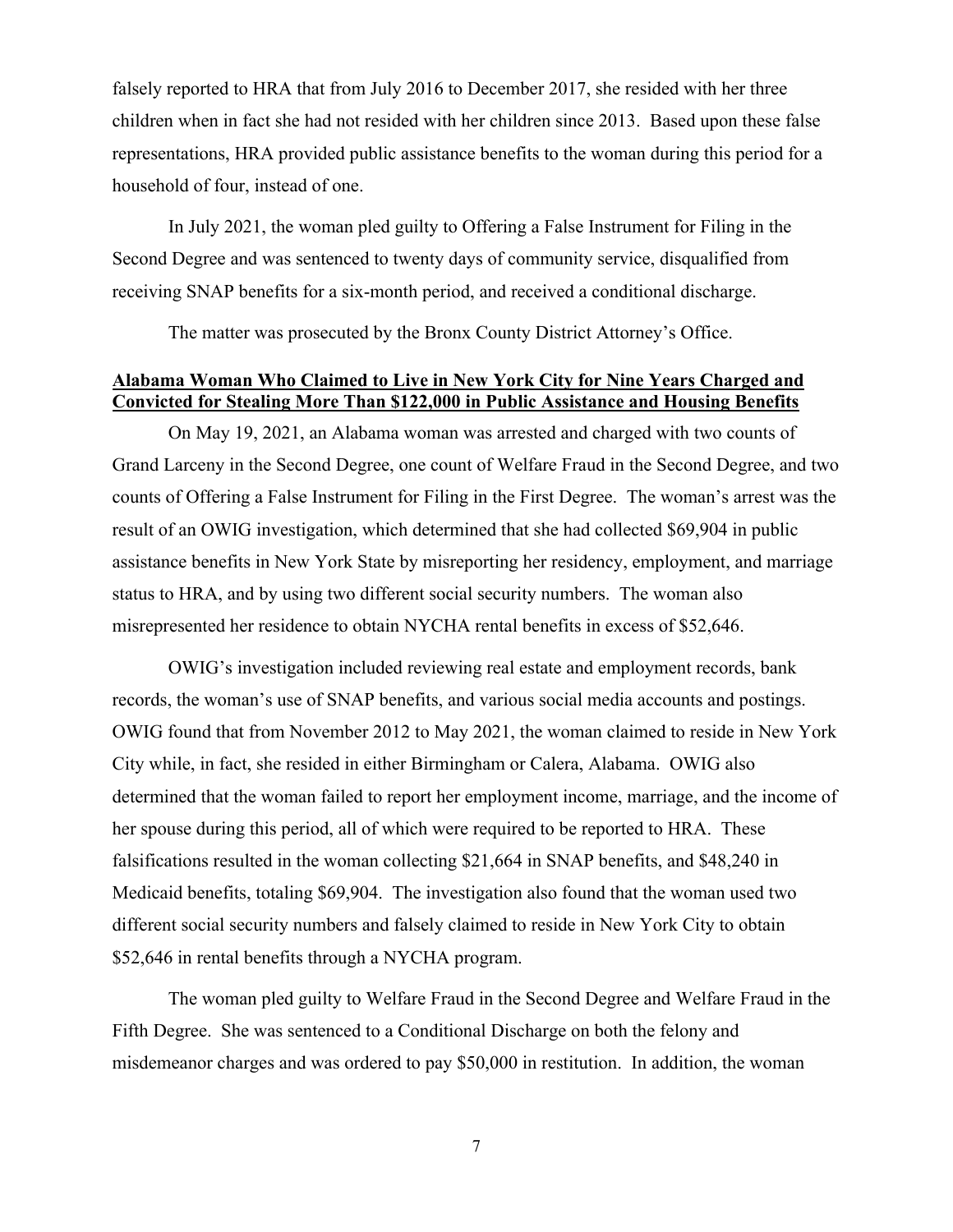surrendered a NYCHA residence and one of the social security numbers that she used as part of the scheme.

OWIG received investigative assistance from the Social Security Administration Office of the Inspector General, as well as the NYCHA Inspector General's Office. The matter was prosecuted by the Manhattan District Attorney's Office.

# **Niagara Falls Woman Charged, Convicted, and Sentenced in the Theft of \$12,363 in Public Assistance Benefits**

On May 20, 2021, a Niagara Falls woman was arrested and charged with Grand Larceny in the Third Degree, Welfare Fraud in the Third Degree, and multiple counts of Offering a False Instrument for Filing in the First Degree in connection with the theft of \$12,363 in public assistance benefits.

OWIG's investigation found that between November 2015 and May 2019, the woman falsely claimed in benefit applications that her two minor children resided in her household in order to receive money from public assistance programs, including the SNAP program. In fact, the woman did not have custody of the children, as they were residing with their father, who did have full custody throughout this period. In addition, the woman underreported the household income in one of the applications. As a result of the woman's misrepresentations, she received \$12,363 in SNAP and cash benefits to which she was not entitled.

The woman pled guilty in January 2022 to the charge of Offering a False Instrument for Filing in the Second Degree. On April 18, 2022, the woman was sentenced to three years of probation, 75 hours of community service, and was ordered to pay full restitution of \$12,363 and additional court fines.

The Niagara County Department of Social Services assisted in OWIG's investigation. The matter was prosecuted by the Niagara County District Attorney's Office.

# **Rochester Food Truck Delivery Business Paid \$250,000 Fine as a Settlement to Resolve Allegations of Submitting False and Fraudulent Claims for Payment to the SNAP Program**

On June 9, 2021, Groceries to Your Door, a Rochester-based food truck delivery business, its owner, and one of its operators agreed to pay \$250,000 to resolve allegations that they violated the False Claims Act by submitting false and fraudulent claims for payment to the SNAP Program.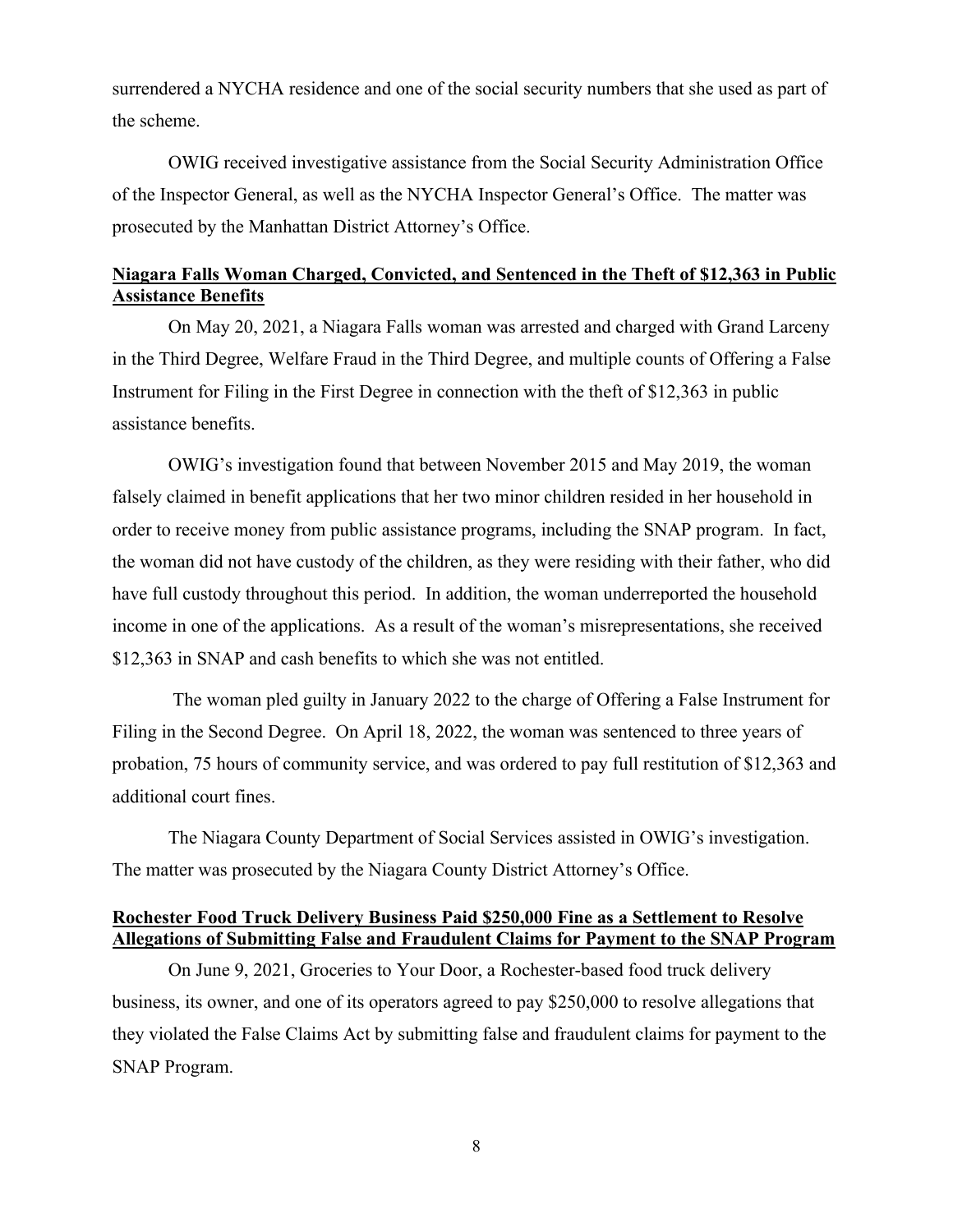A joint investigation conducted by OWIG, the USDA Office of Inspector General, Homeland Security Investigations, and the Monroe County Department of Social Services found that Groceries to Your Door operated in violation of SNAP Program regulations by selling food to SNAP recipients on credit and by obtaining payments for food purchases using manual food vouchers instead of an EBT machine. As a result, the business obtained protected recipient account information, which it then used to debit the recipients' SNAP accounts for food purchases that had occurred the previous month, or not at all. The SNAP Program reimbursed Groceries to Your Door based on its representations that the manual food voucher purchases had occurred and that the purchases had been processed according to SNAP rules and regulations. Groceries to Your Door stopped operating in February 2020, when its bank account was seized pursuant to this investigation.

The Unites States Attorney's Office for the Western District of New York handled the civil matter. The claims resolved by the settlement are only allegations and there have been no determinations of liability.

# **Schenectady Man Charged and Convicted in Theft of \$50,000 in Unemployment Insurance Benefits to Pay for an Apartment, Clothes, Appliances, and a BMW**

On July 27, 2021, a Schenectady man was sentenced in Schenectady County Court to three-and-a-half to seven years in prison for stealing the identities of at least four people to obtain more than \$50,000 in unemployment insurance benefits, which the man then spent on a new apartment, expensive clothes, appliances, and a BMW.

An investigation conducted by OWIG found that between July and October 2020, the man fraudulently filed online claims for unemployment benefits, including Federal benefits related to New York State Pandemic Unemployment Assistance and Federal Pandemic Unemployment Compensation, by using the names and personal identifying information (including social security numbers) of four separate people—two of whom were public assistance recipients. This resulted in a total of \$52,552.50 being deposited to EBT cards, which the man used for personal expenses.

The man pled guilty to Grand Larceny in the Third Degree and was sentenced to threeand-a-half to seven years in prison. The man was also ordered to pay restitution in the amount of \$52,552.50, including the forfeiture of \$18,660.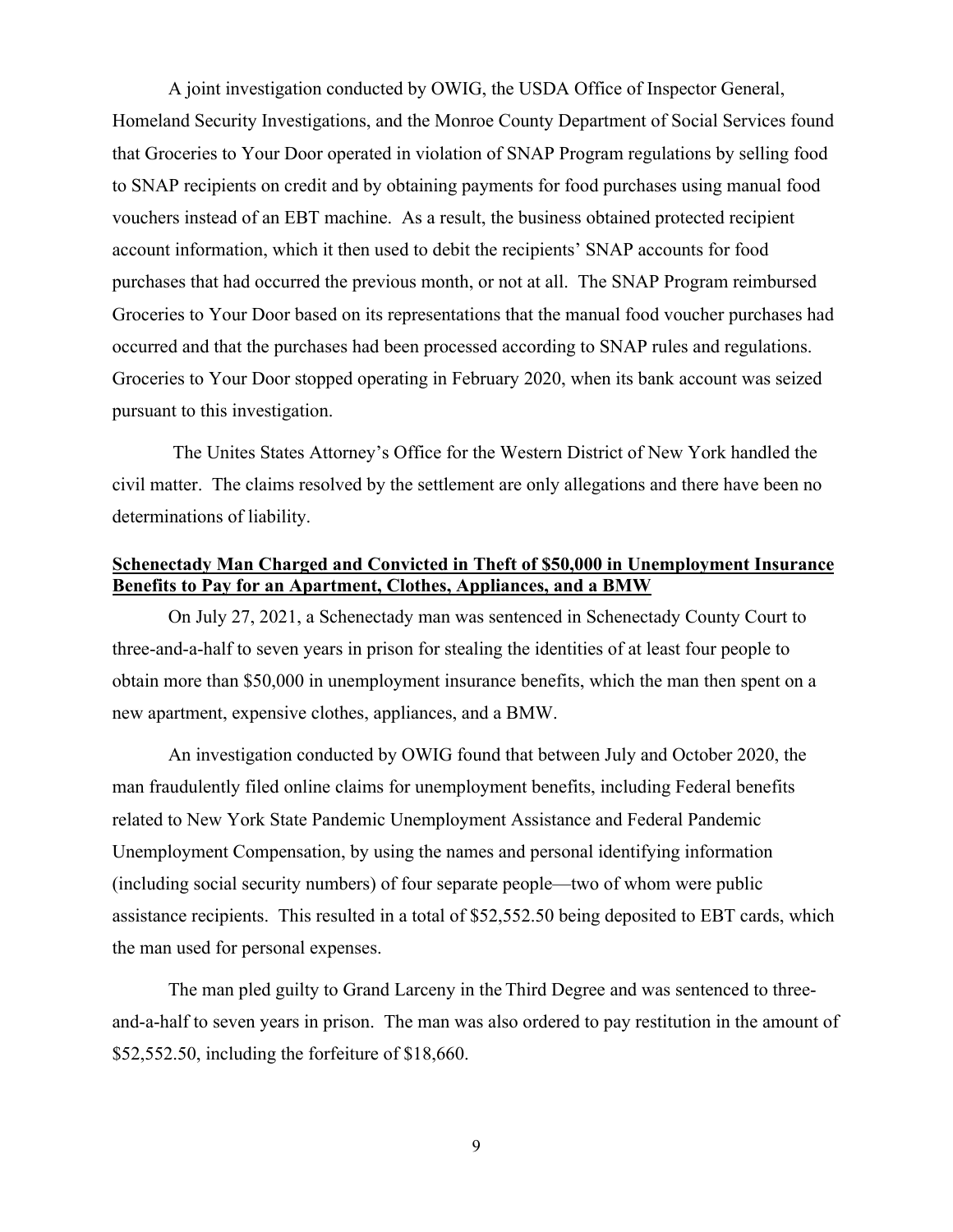The Schenectady County District Attorney's Office prosecuted the matter. OWIG received additional investigative assistance from the New York State Police, the New York State Department of Labor, the New York State Department of Corrections and Community Supervision, and the Schenectady County Department of Social Services.

## **INITIATIVES**

OWIG often bases its investigations on trends, patterns, and vulnerabilities identified through ongoing comprehensive analyses of complaints received and available public assistance data. In 2021, these analyses resulted in the continuance of several OWIG initiatives, including the theft of SNAP benefits intended for recipients in vulnerable populations and SNAP trafficking, and an expansion of OWIG's public assistance fraud and identity theft initiative. Additionally, OWIG launched several preventative fraud programs in 2021 to combat fraud and misuse of COVID stabilization and recovery funds.

## **SNAP Trafficking and Benefits Theft**

The investigation and prosecution of those found to be engaged in SNAP trafficking and the theft of SNAP benefits continued to be a priority for OWIG in 2021.

Federal and state governments can pursue civil penalties for SNAP trafficking. The USDA's Food and Nutrition Service can permanently bar a retailer found guilty of SNAP trafficking from continued participation in the SNAP program. State agencies must also investigate any recipient alleged to have committed an intentional SNAP violation and ensure that appropriate cases are acted upon through administrative disqualification hearings or by a court of appropriate jurisdiction.<sup>9</sup> Thus, SNAP trafficking investigations not only identify fraud but also result in the prevention of future fraudulent acts by those implicated in an investigation.

In 2021, OWIG continued to partner with local and federal law enforcement organizations, including the USDA Office of Inspector General, United States Department of Homeland Security, Federal Bureau of Investigation, various United States Attorney's offices, local prosecutors, and local Departments of Social Services to conduct SNAP trafficking and theft investigations.

In addition, OWIG is continuing its efforts to investigate SNAP trafficking that involves the "delivery route" store classification. In neighborhoods where SNAP benefit recipients have

<sup>9</sup> 7 C.F.R. section 273.16(a)(1).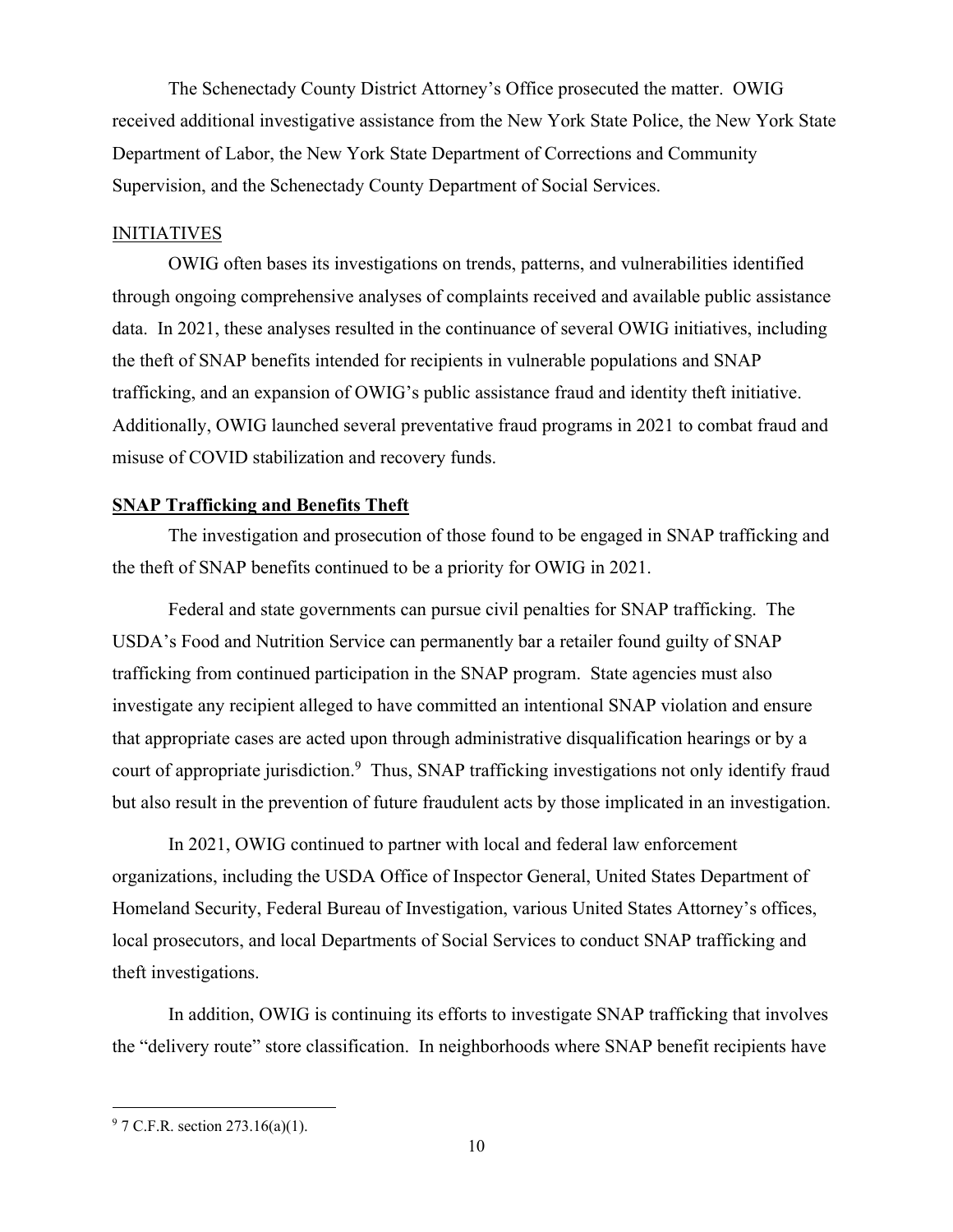limited access to large food retailers, the USDA's Food and Nutrition Service permits mobile stores classified as "delivery routes." Delivery routes can be essential to SNAP benefit recipients living in areas where residents do not live near or have access to supermarkets or other food retailers that carry affordable and nutritious food. Delivery routes, in theory, eliminate recipients' need to travel, bringing the supermarket to the recipient along with healthy food options. As the delivery route store classification is vulnerable to SNAP fraud, in 2021, OWIG continued several important investigations related to delivery routes in collaboration with our federal partners.

In 2022, OWIG will build upon efforts of prior years in partnership with the USDA Office of Inspector General, federal and local law enforcement, and county DSSs to identify, investigate and prosecute delivery route fraud schemes.

### **COVID-19 Relief and Recovery Funds**

In 2020 and 2021, the federal government passed a series of unprecedented COVID-19 relief and recovery funds amounting to nearly \$5.7 trillion.<sup>10</sup> These funds were distributed in connection with several acts passed to address the economic crisis brought on by COVID-19 restrictions. Specifically, the Coronavirus Preparedness and Recovery Supplemental Appropriations Act; the Families First Coronavirus Response Act; the Coronavirus Aid, Relief, and Economic Security (CARES) Act; the Paycheck Protection Program and Health Care Enhancement Act; the Consolidated Appropriations Act (CAA); and the American Rescue Plan Act of 2021 (ARPA). The CARES Act, CAA, and ARPA provided \$594 billion to extend unemployment benefits, \$63.6 billion in rental assistance, and \$55 billion to support Childcare.<sup>11</sup> Each act earmarked portions for each state based on population, which was administered by a local or state agency. In New York State, the extension of unemployment insurance benefits was administered by the New York State Department of Labor (DOL), rental assistance was administered by OTDA, and Childcare subsidies were administered by the Office of Children and Family Services (OCFS). OWIG partnered with each of these agencies to assist with the investigation of fraud allegations and in some instances developed proactive programs to deter fraud, which resulted in a total of 55 additional referrals and 38 opened investigations.

<sup>&</sup>lt;sup>10</sup> *See* "Guide to COVID-19 Personal Finance Assistance: How it has impacted American's bottom line and what's still available?" by Jim Probasco, updated February 6, 2022. https://www.investopedia.com/how-the-coronavirus-<br>stimulus-bills-affect-you-4800404.

 $\frac{11}{11}$  Id. It should be noted that these totals do not account for people and businesses with overlapping program opportunities.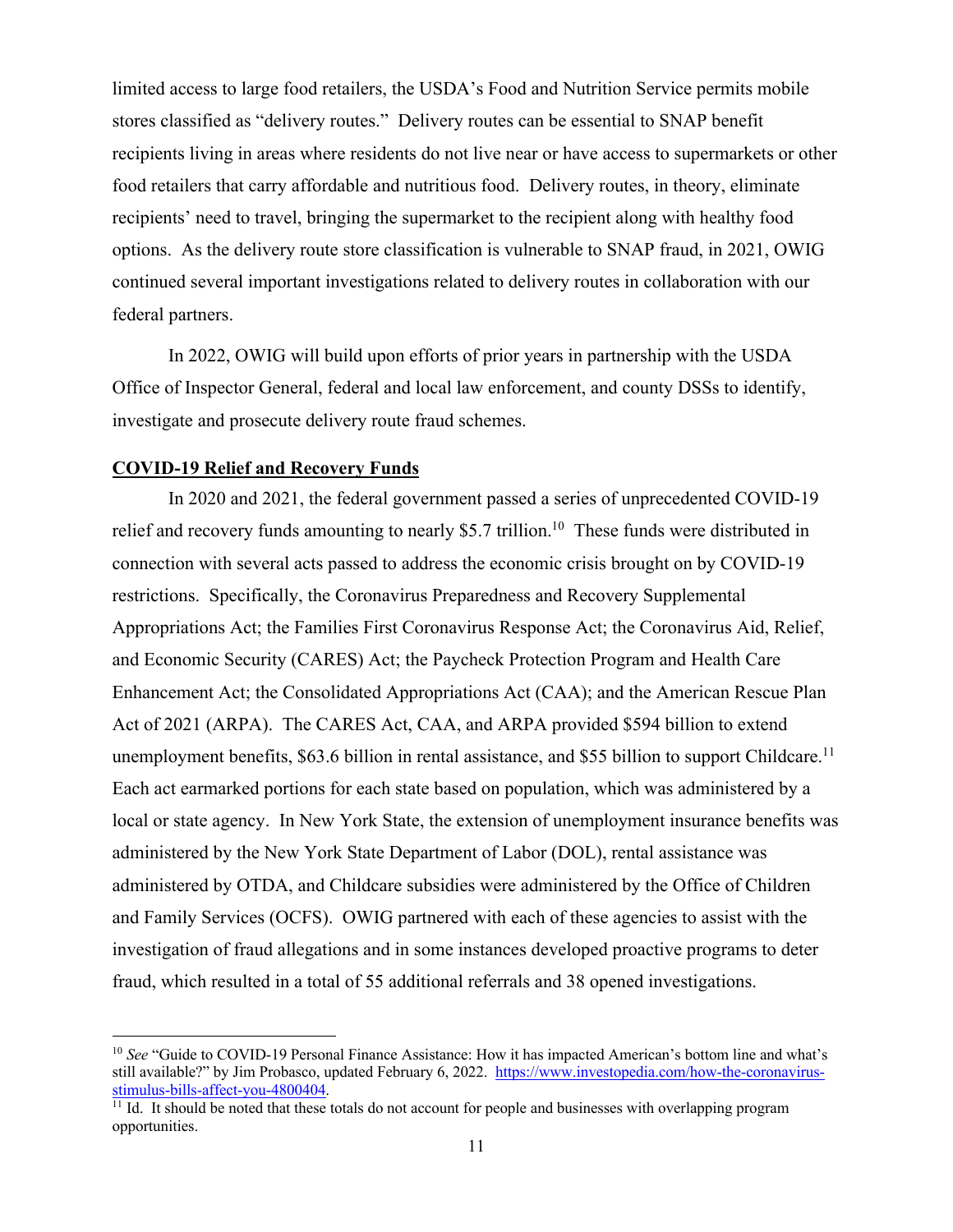# **OWIG Unemployment Insurance Benefits Initiative**

In 2021, OWIG identified a fraud pattern that victimizes public assistance benefit recipients. Specifically, people receiving or applying for benefits are denied or have their benefits reduced or revoked when their identities are compromised, and their personal information is used to apply for unemployment insurance benefits. OWIG believes the scheme developed because the CARES Act, CAA, and ARPA extended the amount and duration of available unemployment insurance benefits, making the fraud more lucrative.

OWIG was particularly concerned with this scheme because of the impact on public assistance benefit recipients. For example, an upstate public assistance recipient was denied DSS benefits in January 2021 after the recipient's identity was compromised. At that time, the recipient and the recipient's one-year-old child were reportedly homeless. Despite their program eligibility, the recipient was required to file a report with police, a fraud report with DOL, and copies of both reports with the DSS before the recipient would be eligible to collect benefits—a process that is both time consuming and stressful. Moreover, it was found that the individual(s) who perpetrated this fraud using the public assistance recipient's identity also filed other fraudulent claims using the identities of other people. OWIG worked together with DOL and OWIG's law enforcement partners to develop criminal cases, which were then referred to the appropriate state, local, or federal prosecutor's office. One such example, cited earlier in this report, involved a Schenectady man who was sentenced to three-and-a-half to seven years in prison for stealing the identities of at least four people to obtain more than \$50,000 in unemployment insurance benefits.

To date, OWIG has reviewed 44 complaints involving identity theft of public assistance recipients and opened 33 investigations. In 2022, OWIG will continue to focus on public assistance fraud crimes involving identity theft and develop these cases with our investigative partners.

# **Emergency Rental Assistance Program**

CAA and ARPA, two 2021 federal relief acts, provided a nationwide combined total of \$46.55 billion in funding to assist households that were unable to pay rent or utilities due to the COVID-19 pandemic.<sup>12</sup> New York State received \$2.4 billion in federal funding from these

<sup>12</sup> Emergency Rental Assistance Program. https://home.treasury.gov/policy-issues/coronavirus/assistance-for-statelocal-and-tribal-governments/emergency-rental-assistance-program.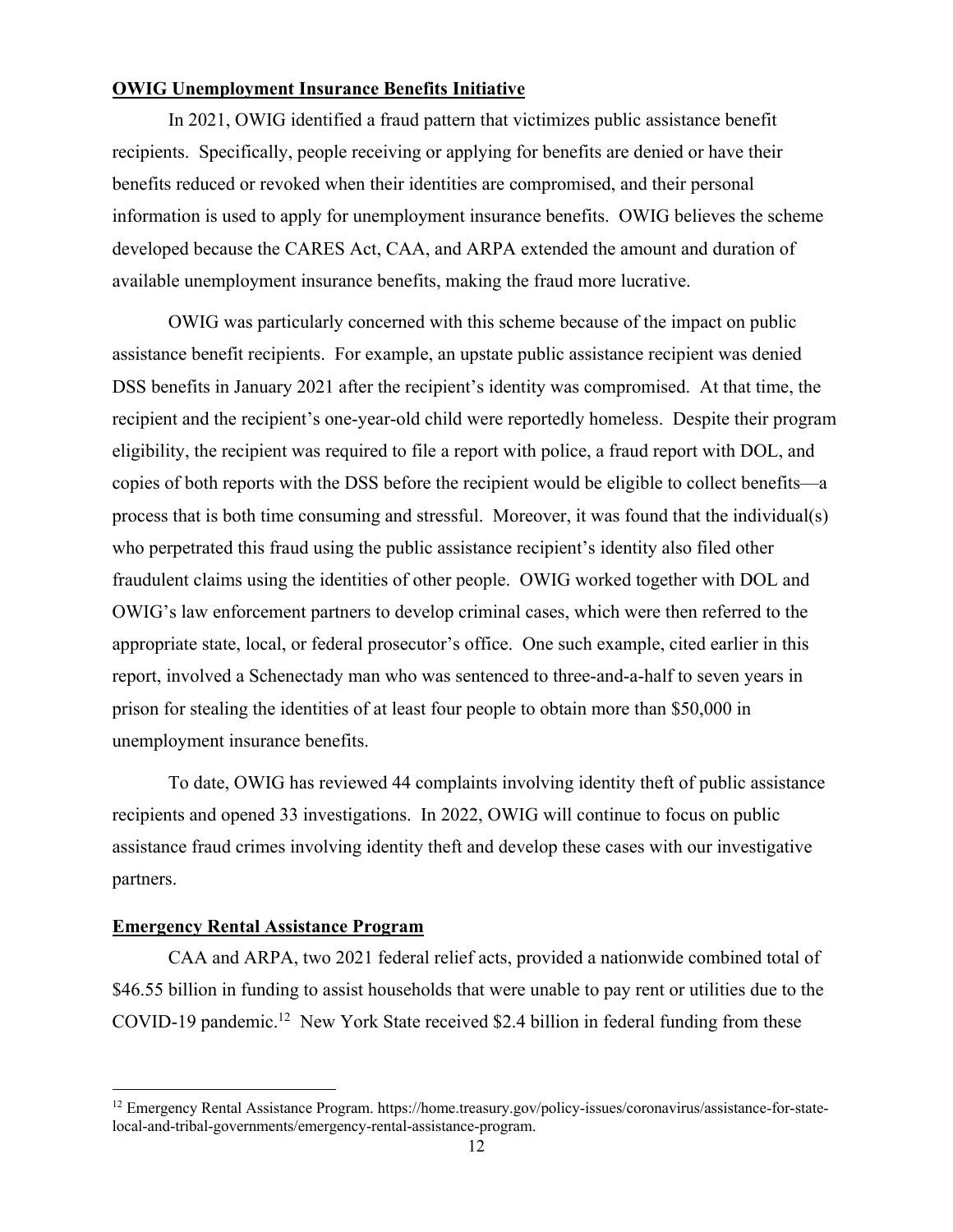acts.<sup>13</sup> This funding was combined with an additional \$250 million in State funding for the Emergency Rental Assistance Program (ERAP). 14

To deter instances of fraud, OWIG partnered with OTDA, the State agency responsible for administering the ERAP program. OWIG, in consultation with OTDA, developed a fraud prevention program designed to both deter and identify fraud. The fraud prevention program includes the implementation of an online fraud reporting system. Additionally, OTDA initiated a fraud review process with a vendor that includes the pre-screening of assistance applications. Those applications that contain certain proscribed fraud indicators are forwarded to OWIG for review and investigation. To date, OWIG has reviewed five complaints under this fraud prevention program.

## **OCFS Child Care Stabilization and Essential Worker Scholarship Grants**

To support working families and the childcare industry during and in recovery from the COVID-19 pandemic, the federal government passed the Coronavirus Response and Relief Supplemental Appropriations Act and ARPA.<sup>15</sup> These acts funded several programs including Child Care Stabilization Grants and Essential Worker Scholarship Grants.

The Child Care Stabilization Grants were intended to offset the added costs pandemicrelated regulations required of childcare businesses such as enhanced cleaning protocols and provision of personal protective equipment to childcare staff and attendees. New York State awarded Child Care Stabilization Grants totaling \$900 million to 15,000 eligible childcare providers.16 OWIG collaborated with OCFS to set forth criteria to use in evaluating bills submitted for reimbursement in connection with reimbursable expenses. To date, OCFS has not issued money to providers unless the criteria outlined to identify fraud has been met.

The Essential Worker Scholarship Grants program, a \$25 million fund, was offered as "the first in a series of investments to support the childcare industry and working families" as provided for by the CARES Act and ARPA.<sup>17</sup> Scholarships were provided to 36,000 children,

<sup>13</sup> *See* New York State Comptroller, COVID-19 Relief Program Tracker, https://osc.state.ny.us/reports/covid-reliefprogram-tracker#notes.

<sup>&</sup>lt;sup>14</sup> While federal funding of the ERAP program has been exhausted in most jurisdictions, OTDA is still reviewing applications in Saratoga County and certain towns in Nassau and Suffolk counties. It should be noted, the State has requested additional federal funding and will grant applications if funds become available. https://otda.ny.gov/programs/emergency-rental-assistance/.

<sup>15</sup> https://ocfs.ny.gov/main/news/article.php?idx=2256.

<sup>16</sup> https://ocfs.ny.gov/main/contracts/funding/COVID-relief/childcare-stabilization/.

<sup>17</sup> https://ocfs.ny.gov/main/contracts/funding/COVID-relief/essential-workers.php.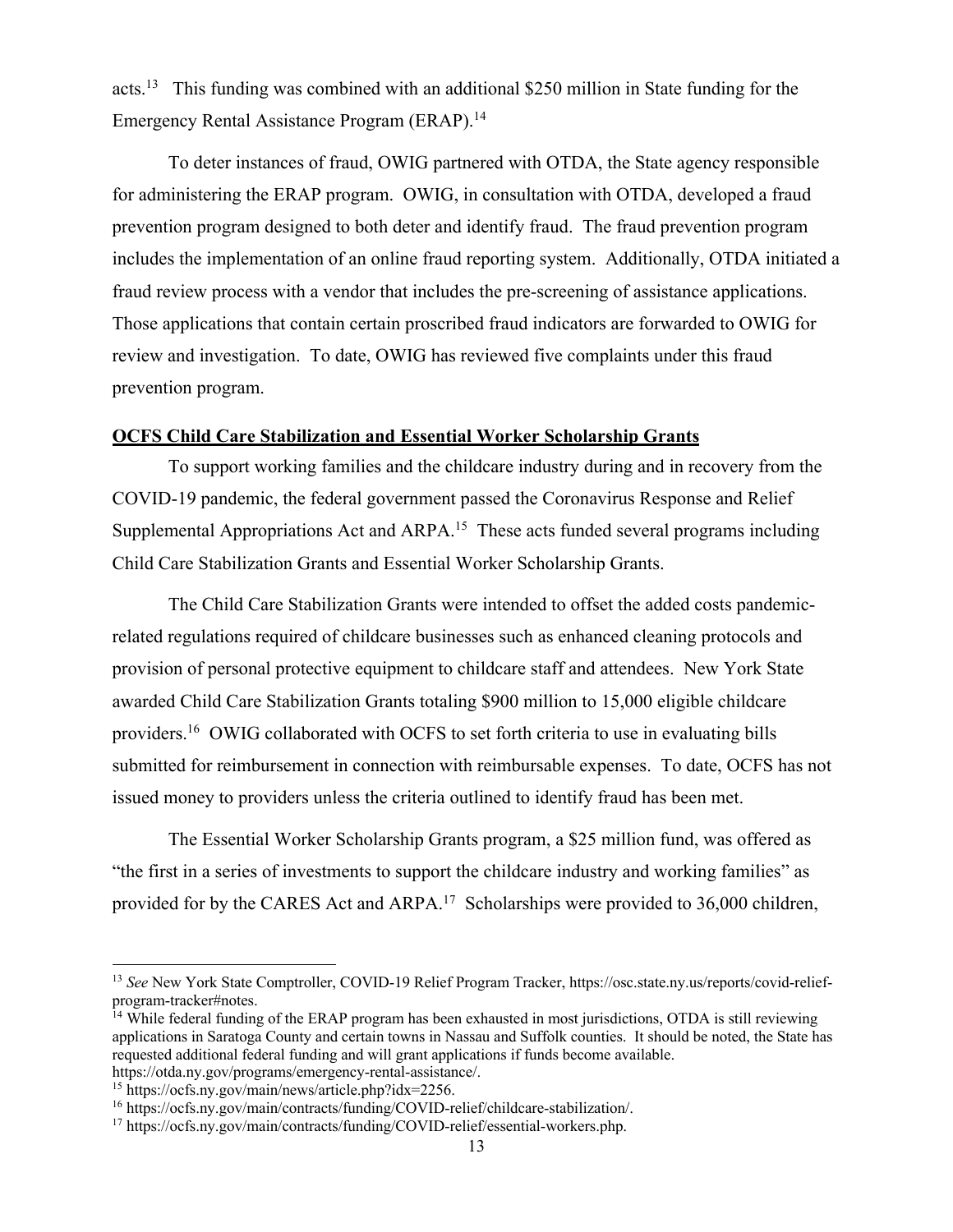which exhausted all available funds. People who were designated as Essential Workers by Executive Order 202.6, who worked outside the home and whose income does not exceed the Federal Poverty Level, were eligible to apply for a scholarship of up to 12 weeks of childcare payments at market rate.<sup>18</sup> As long as a provider was licensed, registered, and permitted in good standing, they could participate in the program; payments were made directly to the provider.

OWIG worked with OCFS to identify fraud indicators and certain thresholds in this program to warrant investigation. Specifically, OWIG developed fraud criteria for workers as well as providers seeking to defraud the Essential Worker Scholarship Grants program. OWIG met with OCFS on a biweekly basis and reviewed complaints received through OCFS' fraud hotline or flagged by OCFS workers as a potential fraudulent claim. OWIG determined whether its intervention was warranted based on information gleaned from the application process as well as other OWIG-accessible data. From this review, OWIG received 16 complaints of which four investigations were opened.

#### LEGISLATIVE UPDATE

On October 4, 2021, Governor Hochul signed legislation<sup>19</sup> creating the Statewide Restaurant Meals Program (S.64/A.1524), as part of the SNAP Program.<sup>20</sup> The legislation requires OTDA to apply for a USDA waiver and receive federal approval to authorize a statewide Restaurant Meals Program, which would allow homeless, elderly, and disabled SNAP recipients to use their benefits for prepared or hot food from participating restaurants, delis, and groceries at reduced prices. OTDA will be responsible for enacting regulations to implement the program in New York. Once OTDA receives federal approval from the USDA, it is anticipated that the program would go into effect in early 2022. Currently, several states, including California, Arizona, and Rhode Island are already participating in the Restaurant Meals Program. Other states including Illinois, Maryland, and Texas are moving forward with implementing the program.

OWIG will continue discussions with OTDA to review aspects of the new program including how the population of participants will be identified, how restaurants can apply to participate, the scope of program guidelines, timetable for full implementation, and the

<sup>18</sup> Executive Order No. 202.6, Dated March 18, 2020, Governor Andrew M. Cuomo. 19 *See,* Laws of New York, Chapter 430 of the Laws of 2021.

<sup>&</sup>lt;sup>20</sup> Press Release, Governor Hochul Signs Legislation Helping Homeless, Disabled and Elderly SNAP Recipients to Purchase Prepared Meals (October 4, 2021), https://www.governor.ny.gov/news/governor-hochul-signs-legislationhelping-homeless-disabled-and-elderly-snap-recipients.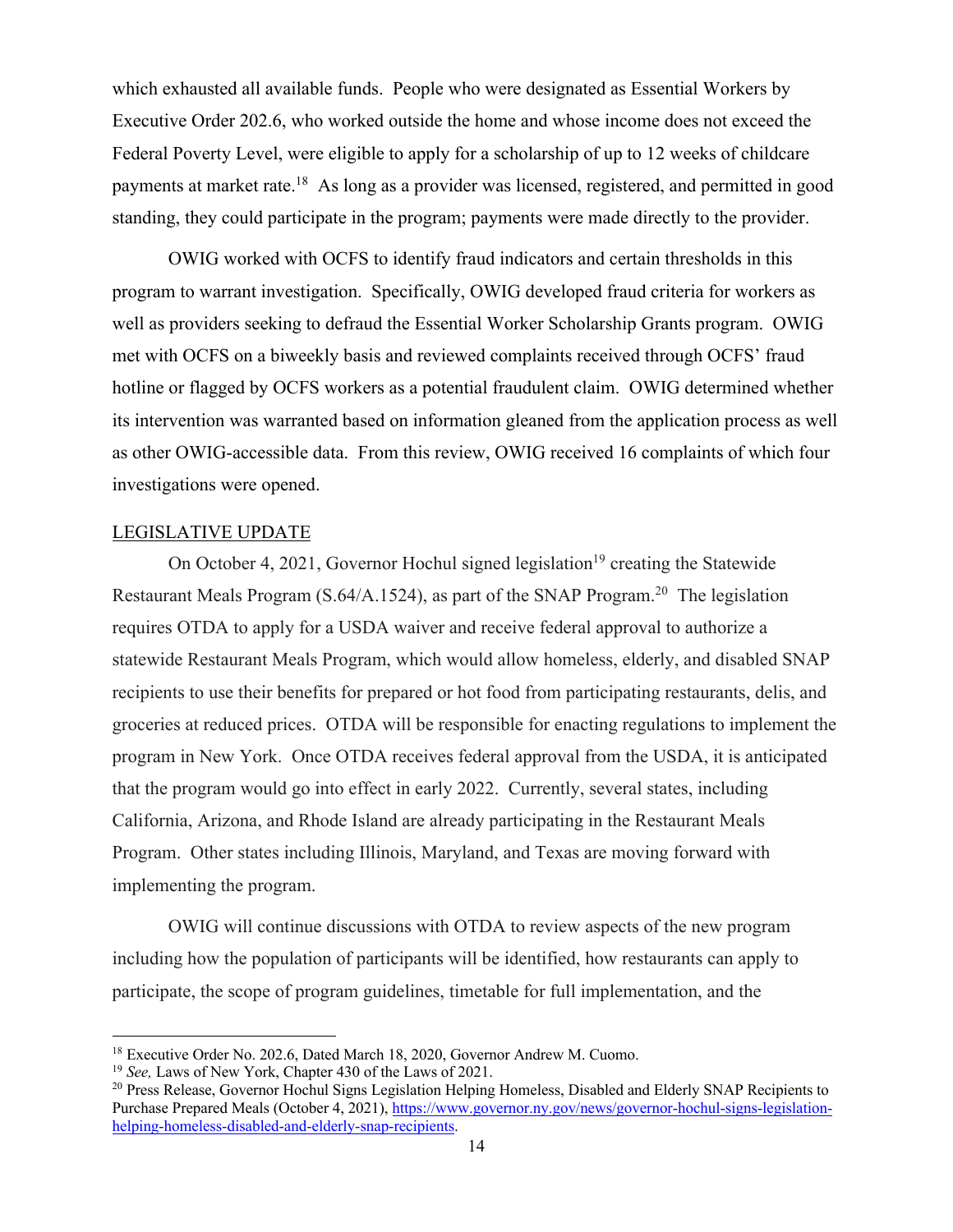regulations needed to administer and safeguard the program. OWIG investigates all aspects of SNAP fraud—government workers who issue benefits and determine eligibility, providers who accept SNAP benefits for providing food to recipients, and those recipients receiving food which would now include the addition of the statewide Restaurant Meals Program. OWIG will continue to evaluate the effects of this legislation on pending SNAP benefits fraud cases like those involving mobile food trucks and the use of SNAP benefits cards to receive meals in group homes or residential facilities. OWIG will also continue its partnership with OTDA to ensure that this vital benefits program is free from fraud, waste, and abuse.

#### OUTREACH AND TRAINING

In 2021, although training opportunities continued to be limited due to the ongoing COVID-19 pandemic, OWIG identified opportunities to provide training, promote awareness, and develop partnerships to enhance efforts at detecting and prosecuting public assistance fraud in New York State. OWIG has been a prominent member of the New York Welfare Fraud Investigator's Association (NYWFIA) and has both participated in and served as a leader at NYWFIA training events. NYWFIA provides support and training to its membership, consisting of investigators, administrators, prosecutors, eligibility workers, and claims and recovery specialists from local and State agencies that fight fraud, waste, and abuse in social services programs. Each year, NYWFIA conducts both annual and regional trainings regarding New York State Social Services Law and policies, as well as skills training. OWIG also continues to present industry-specific, one-on-one investigative training to the local social services districts around the State.

In 2021, OWIG continued its relationships with its State and federal investigative and prosecutorial partners through its participation in various interagency task forces. OWIG also continued its membership in several organizations that address public assistance fraud, including the Western, Central, and Metropolitan Regional Health Care Fraud Task Forces. In addition, OWIG is a member of the Document and Benefit Fraud Task Force led by the United States Department of Homeland Security, and the Electronic Crimes Task Force sponsored by the United States Secret Service's Buffalo Field Office. OWIG also participates in a multi-agency Suspicious Activity Report Task Force, examining detailed financial reports for indicators of potential welfare fraud. These task forces include law enforcement and private sector professionals who combine intelligence and resources to combat public assistance and other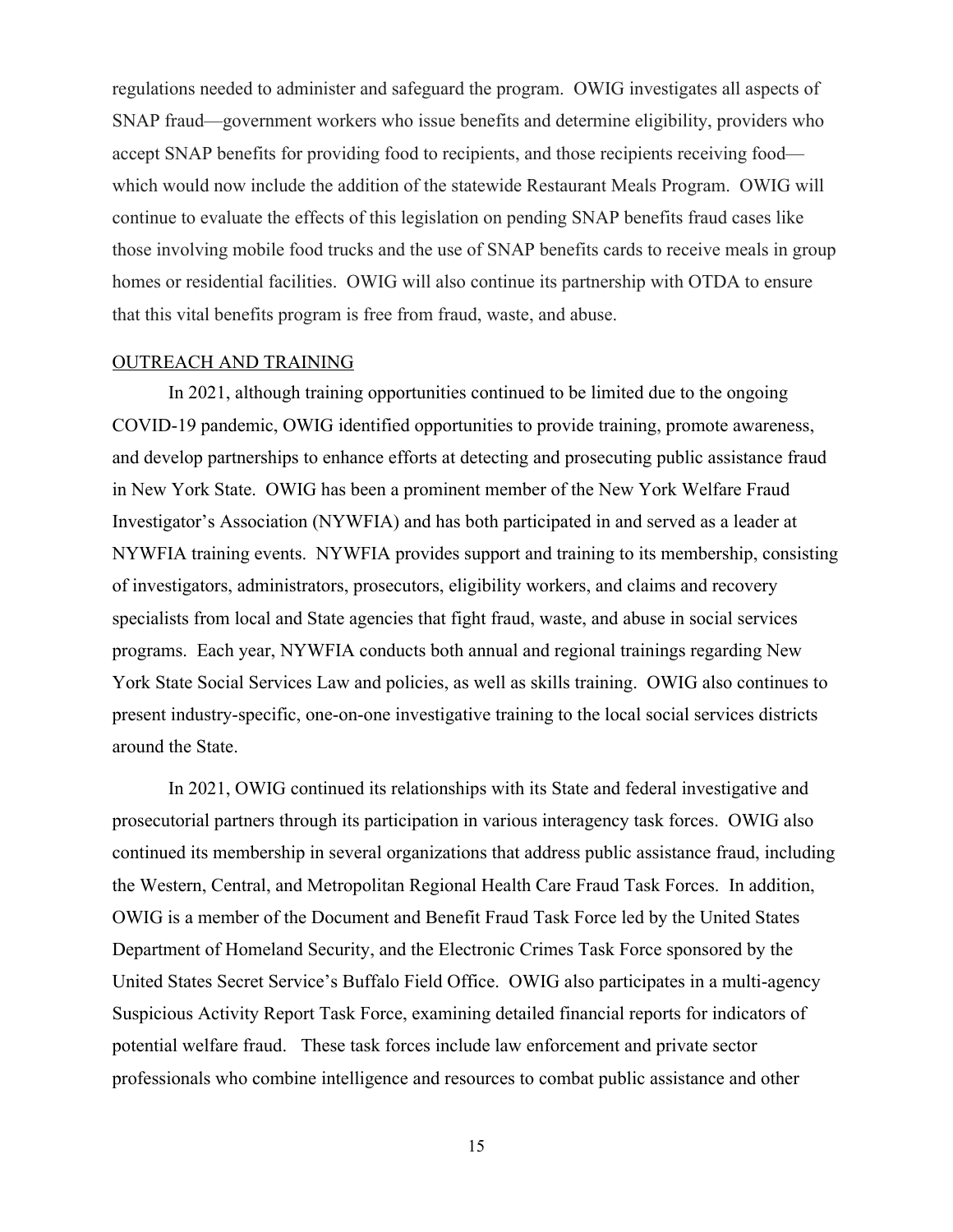types of fraud. OWIG also worked closely with its State partners, including OTDA, DOL, and the New York State Department of Motor Vehicles to successfully identify fraudulent activity.

In addition, OWIG continued its membership in other welfare fraud fighting organizations such as the New York Public Welfare Association and the national organization, the United Council on Welfare Fraud. OWIG also maintains its statewide visibility through its continued participation in the New York Prosecutors Training Institute, which "provides comprehensive continuing legal education, training, advice, and assistance to New York State prosecutors."21 OWIG and local department of social services districts continued to discuss collaboration, successful investigative techniques, and the efficient and thorough oversight of New York State's welfare programs throughout 2021. Additionally, OWIG met with local and federal prosecutors in furtherance of the office's efforts to improve fraud detection and successfully prosecuted welfare fraud crimes.

In 2022, OWIG will continue to partner with outside organizations to provide virtual trainings and conduct proactive initiatives to raise awareness and target public benefits fraud throughout New York State. To further these efforts, Acting Welfare Inspector General Lucy Lang created the position of "Attorney-In-Charge of OWIG Matters" within the Offices of the Inspector General. This lawyer is an experienced investigative attorney and subject matter expert on public assistance fraud issues, and joined the office on April 25, 2022. She will serve as the primary attorney on all OWIG matters, making her uniquely qualified to identify recurring issues and trends so that they can be promptly addressed. To support this lawyer's work to leverage the office's resources across the State in furtherance of addressing welfare fraud, Acting Welfare Inspector General Lang created the position of Managing Investigator for Welfare, and appointed an experienced investigator with a long history of working with federal, state, and county prosecutors on welfare fraud investigations to serve in this role.

#### **CONCLUSION**

The OWIG 2021 Annual Report documents the successful execution of OWIG's mission to investigate fraud, abuse, and illegal acts perpetrated within the department of social services or local social services districts, or by contractors or recipients of public assistance services, which involve social services programs administered and funded by New York State, the federal government, and each local social services district. In 2022, OWIG will continue to promote

<sup>21</sup> http://www.nypti.org.